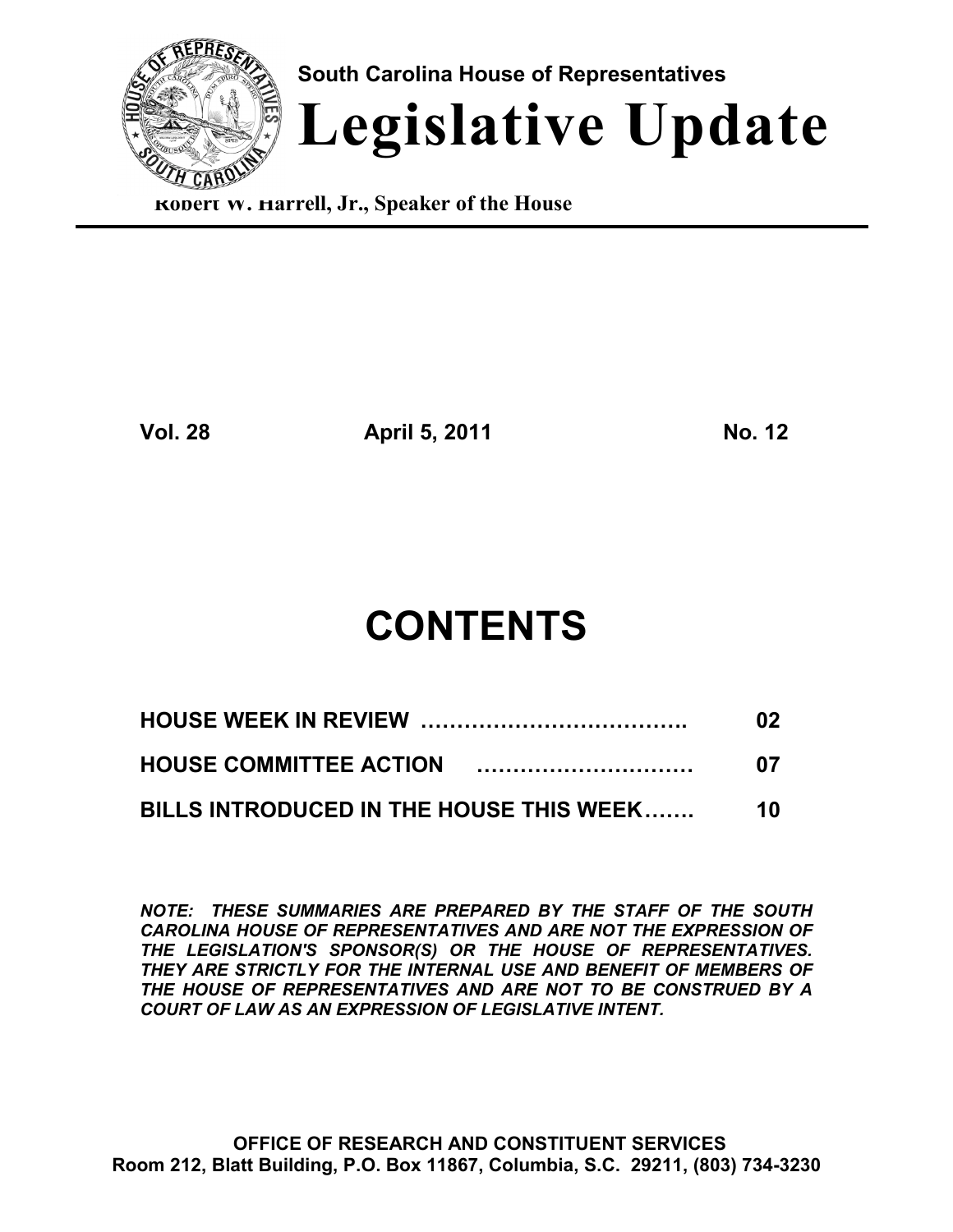# **HOUSE WEEK IN REVIEW**

The House of Representatives concurred in Senate amendments to **H.3004**, the **"SPENDING ACCOUNTABILITY ACT OF 2011"**, and enrolled the bill for ratification. The legislation establishes new requirements for the General Assembly to take roll call votes in the consideration of legislation that record the names and stances of legislators in the journals of the Senate and the House of Representatives. The legislation provides that the Annual General Appropriations Bill must be considered section-by-section on second reading, and must receive a recorded roll call vote by the House of Representatives and the Senate for the adoption of each section. The legislation provides that a bill or joint resolution must receive a recorded roll call vote by the House of Representatives and the Senate when: (1) the pending question is adoption of a Conference or Free Conference Report; (2) the pending question is the passage of a bill or joint resolution on second reading; (3) either the House of Representatives or the Senate agrees to the other body's amendment; or (4) a bill or joint resolution is amended and the pending question is the passage of a bill on third reading.

The House concurred in Senate amendments to **H.3625**, a bill **PROHIBITING SOMEONE FROM SERVING AS BOTH A MEMBER OF AND AN EMPLOYEE OF A STATE OR LOCAL GOVERNMENT BOARD OR COMMISSION**, and enrolled the legislation for ratification. The legislation expands the current statutory prohibition on such employment arrangements to provide that no person shall serve at the same time on the governing body of a state, county, municipal, or political subdivision board or commission and as an employee of the same board or commission or in a position that is subject to the control of that board or commission or affects its decision-making. The prohibition also applies to a non-appointed member of the governing body of the board or commission for a water or sewer district or a nonprofit water or sewer corporation or company organized under state law. Anyone served by the board, commission, corporation, or company has standing to bring a lawsuit in the circuit court to uphold the prohibition. A violator may be assessed a civil penalty of fifty dollars per day to be remitted to the general fund of the board, commission, corporation, or company. In a lawsuit brought to force someone to vacate an unlawfully held position, the violator must pay the civil penalty plus court costs, attorney's fees, and any damages required by the court.

The House gave second reading approval to **S.434**. This joint resolution suspends a Fiscal Year 2010-2011 General Appropriations Act provision prohibiting the Department of Health and Human Services from reducing **MEDICAID PROGRAM PROVIDER RATES**. The legislation authorizes the DHHS director to reduce rates paid to doctors and other providers under the state's Medicaid Program as a cost saving measure. All proposed rate changes must include estimates of the projected dollar savings by source of funds and the number of providers and clients impacted. Six months after receiving approval from the Centers for Medicare and Medicaid Services to implement rate changes, DHHS must submit to the Senate Finance Committee and House Ways and Means Committee a report reconciling actual savings by source of funds and actual providers and clients impacted in comparison to the estimate.

The House amended, approved, and sent to the Senate **H.3267**, legislation providing for the **CONSOLIDATION OF THE DEPARTMENT OF PROBATION, PAROLE AND**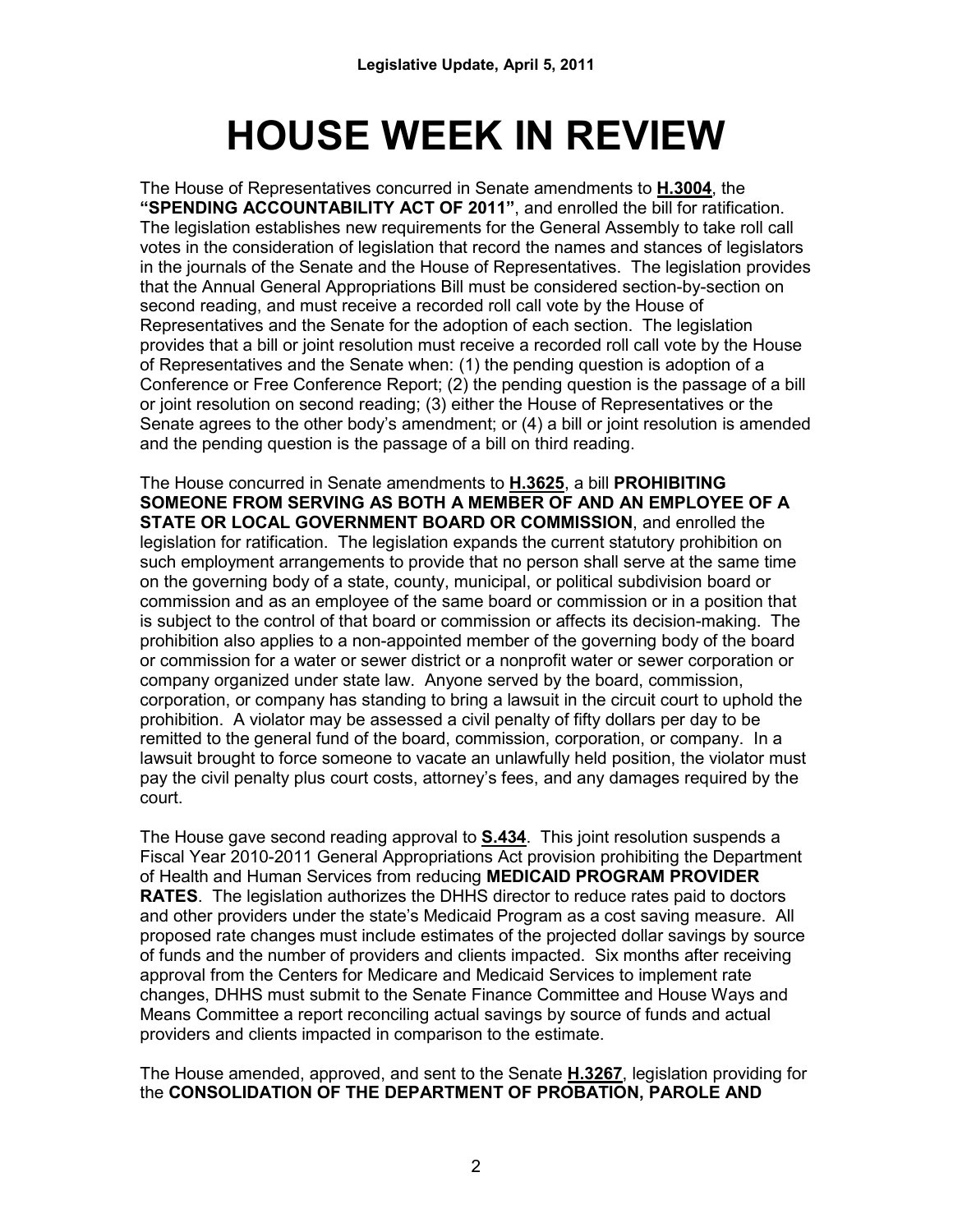**PARDON SERVICES WITH THE DEPARTMENT OF CORRECTIONS**. This legislation transfers all functions, powers, duties, responsibilities and authority statutorily exercised by the Department of Probation, Parole and Pardon Services to the Department of Corrections, Division of Probation, Parole and Pardon Services. The legislation also provides that before the Department of Corrections may release from its custody an inmate who does not hold at least a high school diploma or a General Educational Development (GED) Diploma, the department must enroll the inmate in mandatory educational training that would prepare the inmate to successfully pass the GED test.

The House approved and sent to the Senate **H.3403**, **'BORN-ALIVE' LEGISLATION**. The legislation provides that, in determining the meaning of any act or joint resolution of the General Assembly or in a regulation promulgated pursuant to Article 1, Chapter 23, Title 1, the words 'person', 'human being', 'child', and 'individual', must include every infant member of the species homo sapiens who is born alive at any stage of development. The term 'born alive', with respect to a member of the species homo sapiens, means the complete expulsion or extraction from the mother of that member, at any stage of development, who after the expulsion or extraction breathes or has a beating heart, pulsation of the umbilical cord, or definite movement of voluntary muscles, regardless of whether the umbilical cord has been cut, and regardless of whether the expulsion or extraction occurs as a result of natural or induced labor, cesarean section, or induced abortion. Nothing in this legislation may be construed to affirm, deny, expand, or contract any legal status or legal right applicable to any member of the species homo sapiens at any point before being 'born alive' as defined in this legislation.

The House amended, approved, and sent to the Senate **H.3408**, which enacts the **"FREEDOM OF CONSCIENCE ACT"**. This legislation prohibits an employer from dismissing, demoting, suspending, disciplining or discriminating against an employee or prospective employee who advises the employer that he or she refuses to participate in certain activities. These activities include procedures related to embryonic tissue or a developing child in an artificial or natural womb. A health care facility is not required to admit a patient, or to allow the use of the facility for these procedures. Certain health care providers and employees of such providers who provided notice that they will not participate in such activities must not be required to participate, must not be disciplined due to such refusal, and are immune from liability for any damages caused by such refusal. The State or state exchange may not require an insurance plan or issuer to cover these procedures. A health plan or health insurer offing coverage within the State must accommodate the conscientious objection of a purchaser, or of an individual or institutional health care provider when any of the acts specified are contrary to its conscious. The legislation prohibits a health care facility, school, or employer from discriminating against a person regarding admission, hiring or firing, tenure, terms of employment, or student or staff status because the person refuses, whether or not in writing, to participate in these procedures. A person must not be required to participate in, make facilities available for, or provide personnel for these procedures if the activity is contrary to the person's conscience. The legislation prohibits discrimination against a person establishing or operating a health care facility because the facility declines to participate in a health care service that is contrary to the facility's conscience. A person adversely affected by conduct that is in violation of these provisions may bring a civil action for equitable relief, and if the person prevails, the court shall award attorney's fees.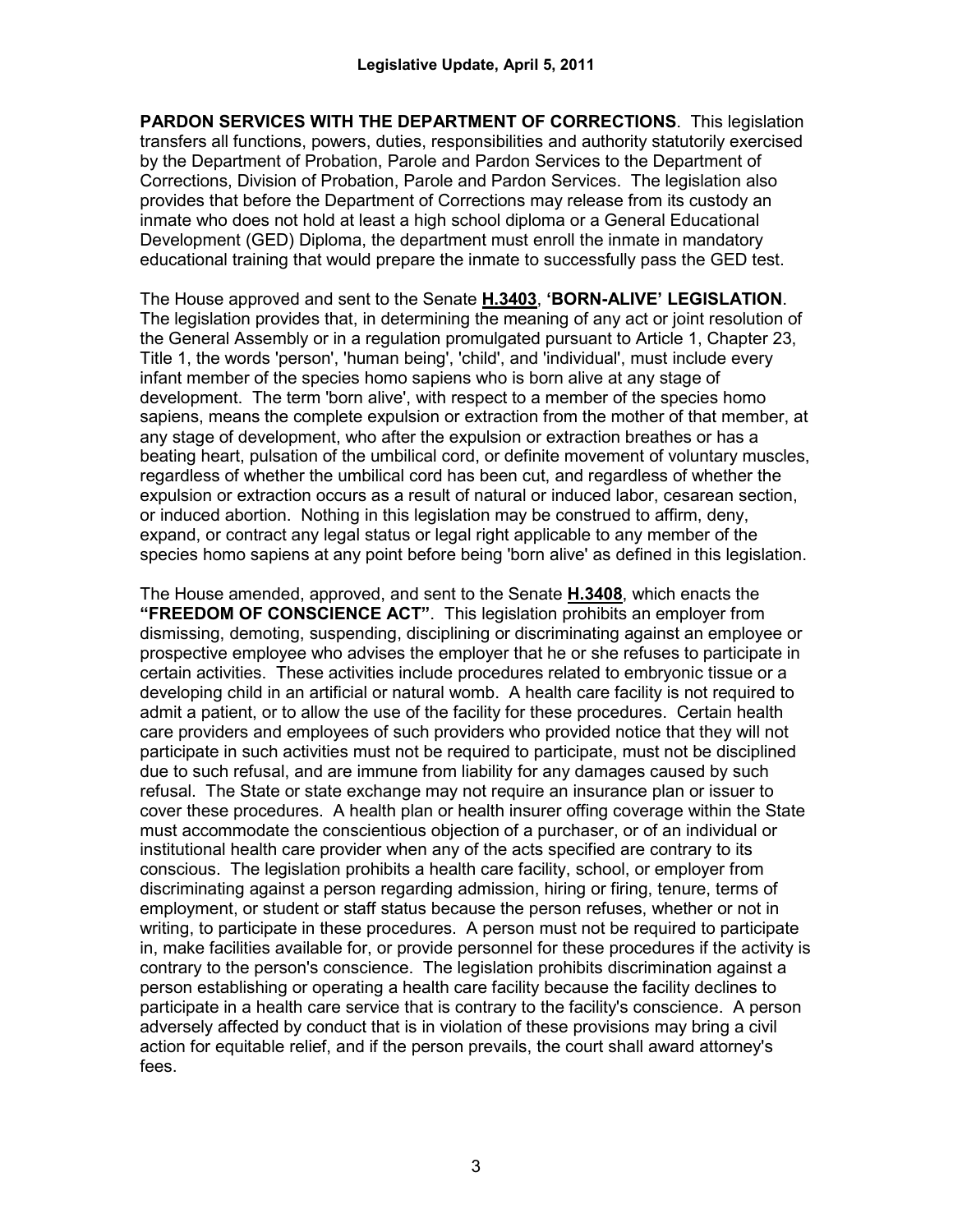**H.3408** also provides that pursuant to applicable provisions of the federal Patient Protection and Affordable Care Act all **QUALIFIED HEALTH PLANS OFFERED THROUGH THE STATE EXCHANGE ARE PROHIBITED FROM INCLUDING ELECTIVE ABORTION COVERAGE**. Nothing in this section shall be construed as preventing anyone from purchasing optional supplemental coverage for elective abortions for which there must be paid a separate premium in the health insurance market outside of the state Exchange. No health plan, including health insurance contracts, plans or policies, offered outside of the Exchange, but within the State, shall provide coverage for elective abortions except by optional separate supplemental coverage for abortion for which there must be paid a separate premium. For purposes of this legislation, an 'elective abortion' means an abortion for any reason other than to prevent the death of the mother upon whom the abortion is performed; provided, that an abortion may not be deemed one to prevent the death of the mother based on a claim or diagnosis that she will engage in conduct which will result in her death. The legislation establishes procedures for providing elective abortion coverage. The issuer of any health plan providing any coverage other than elective abortion shall not discount or reduce the premium for such coverage on the basis that an enrollee has elective abortion coverage. Any employer who offers employees a health plan providing elective abortion coverage shall, at the time of beginning employment, and at least once in each calendar year thereafter, provide each employee the option to choose or reject elective abortion coverage. Any entity offering a group health plan providing elective abortion coverage, other than employers offering such a plan to their employees shall, at the time each group member begins such coverage, and at least once in each calendar year thereafter, provide each group member the option to choose or reject elective abortion coverage. Nothing in this legislation shall be construed to apply in circumstances in which federal law preempts state health insurance regulation.

The House approved and enrolled for ratification **S.277**, a bill ratifying the amendment to the South Carolina Constitution that voters approved at the last general election to provide that the **RIGHT TO A SECRET BALLOT INCLUDES VOTES OVER UNIONIZATION** and other decisions regarding employee representation by labor organizations.

The House amended and gave second reading approval to **H.3562,** the **"ALL-TERRAIN VEHICLE SAFETY ACT"** also known as **"CHANDLER'S LAW"**. The legislation provides that it is unlawful for the parents or legal guardian of a person less than six years old to knowingly permit that person to operate an all-terrain vehicle (ATV). The legislation further provides that it is unlawful for a parent or legal guardian of a person without a driver's license and less than sixteen years old to knowingly allow that person to carry a passenger while operating an ATV. Under the bill, it is unlawful to remove from an ATV the required manufacturer Age Restriction Warning Label or for a parent or legal guardian of a person less than sixteen years of age to knowingly allow that person to operate an ATV in violation of the Age Restriction Warning Label affixed by the manufacturer. A person fifteen years of age or younger may not operate, ride, or otherwise be propelled on an all-terrain vehicle within the state unless the person wears a safety helmet. Effective July 1, 2011, every person fifteen years old and younger who operates an all-terrain vehicle must possess a safety certificate indicating successful completion of 'hands-on' all-terrain vehicle safety course approved by the All-Terrain Vehicle Safety Institute. The legislation establishes additional restrictions for the operation of ATVs on lands open to the public. The legislation provides that all-terrain vehicles are exempt from ad valorem personal property taxes beginning with calendar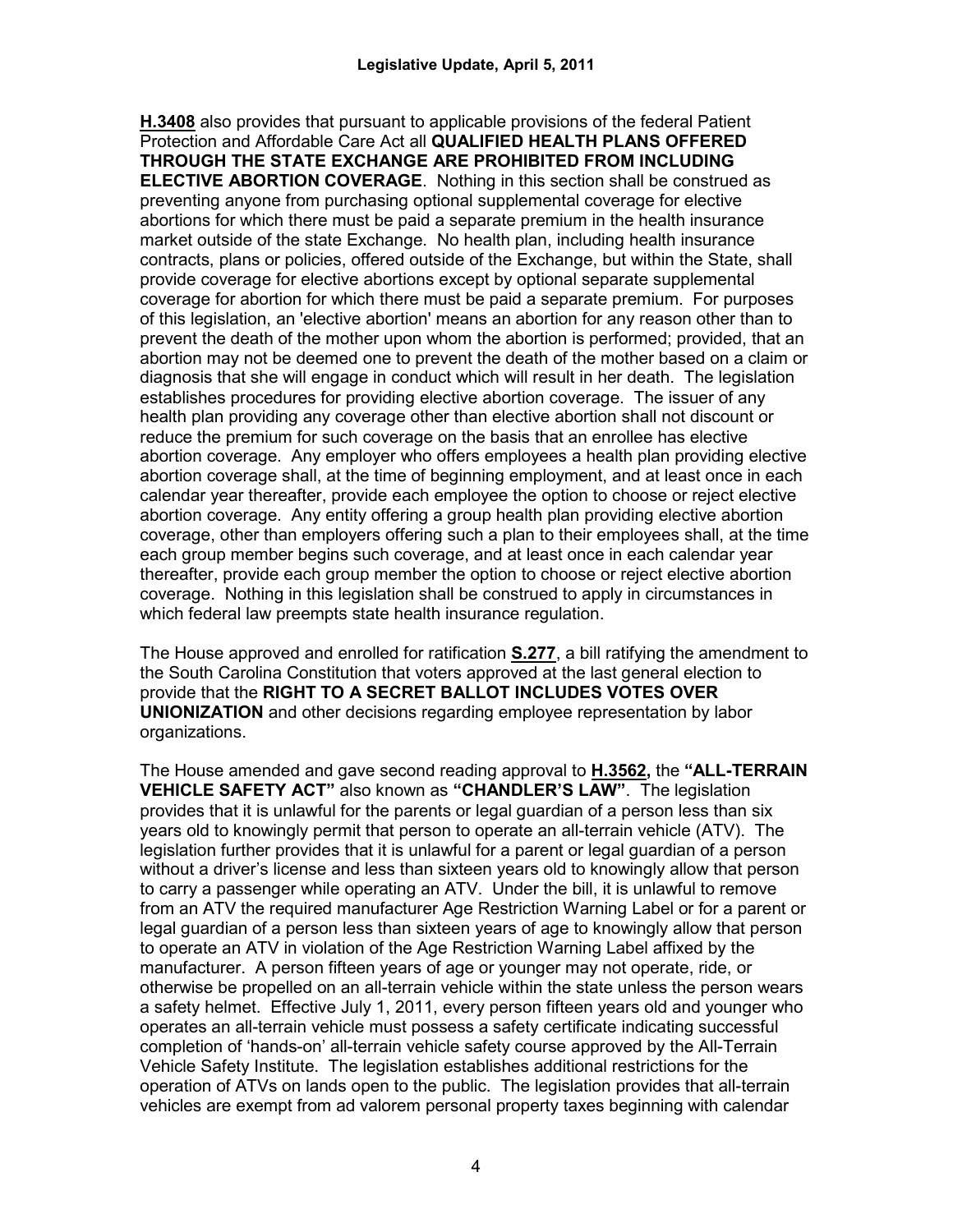year 2011. A violation of the All-Terrain Vehicle Safety Act is a misdemeanor subject to a fine of not less than fifty nor more than two hundred dollars. The All-Terrain Vehicle Safety Act does not apply to: an owner, operator, lessor, or renter of a farm or ranch, or that person's employees, immediate family, or household members, when operating an all-terrain vehicle while engaged in farming or ranching operations; or a person using an all-terrain vehicle for hunting or trapping purposes if the person otherwise is lawfully engaged in those activities. The bill also establishes procedures for the titling of ATVs.

The House approved **S.629**, a joint resolution pertaining to **TEACHER EMPLOYMENT FOR THE 2011-2012 SCHOOL YEAR**, and enrolled the legislation for ratification. This joint resolution requires local school districts to make teacher employment decisions and notify teachers of their employment for the 2011-2012 school year by May 15, 2011. The legislation requires teachers who are reemployed by written notification to notify the district board of their acceptance within ten days of receipt of written notification of employment. A continuing-contract teacher who is being recommended for formal evaluation the following school year must be notified in writing by the deadline for the written offer of employment or reemployment. The legislation allows districts to uniformly negotiate salaries below their salary schedule for the 2011-2012 school year for retired teachers.

The House amended, approved, and sent to the Senate **H.3642**.This joint resolution authorizes the **SUSPENSION OF AUTOMATIC STEP INCREASES IN TEACHER SALARIES** by providing that a local school district may, for Fiscal Year 2011-2012, pay teachers based on the years of experience the teachers possessed in fiscal year 2010-2011 without negative impact to their experience credit. The legislation provides voting and notice requirements for this decision. The legislation requires that payment under the suspension must be applied uniformly. If a local school district takes advantage of this authority to suspend step increases, the school district may not pay district or school administrators more than they received in fiscal year 2010-2011. The legislation requires a local school district to continue to pay teachers and administrators for changes in their education levels.

The House approved and sent to the Senate **H.3496**, relating to the **BLOOD BORNE DISEASE CONFIDENTIALITY REQUIREMENT**. The South Carolina Department of Health and Environmental Control is required to keep records regarding sexually transmitted diseases, including HIV/AIDS, strictly confidential except in specific circumstances. In cases involving a minor, DHEC is required to report the child's name and medical information to appropriate agents if a report is required by the Child Protection Act. In addition, if a public school student has AIDS or HIV, DHEC is required to notify the school district superintendent and the school nurse. This bill will delete the public school notification requirement. The bill also requires each school district to adopt the Centers for Disease Control and Prevention (CDC) recommendations on universal precautions for blood borne disease exposure and communicate the appropriate procedures with each school within the district.

The House amended, approved, and sent to the Senate **H.3711**, a bill relating to an **EXEMPTION FROM MOTOR CLUB SERVICES ACT REQUIREMENTS** for in-vehicle security navigational, communications, and remote diagnostics services such as OnStar. This bill provides that an entity that enters into a service contract with a club licensed under the Motor Club Services Act for the provision of emergency road service and towing service to its customers is not, itself, considered to be a motor club subject to the requirements of the Motor Club Services Act.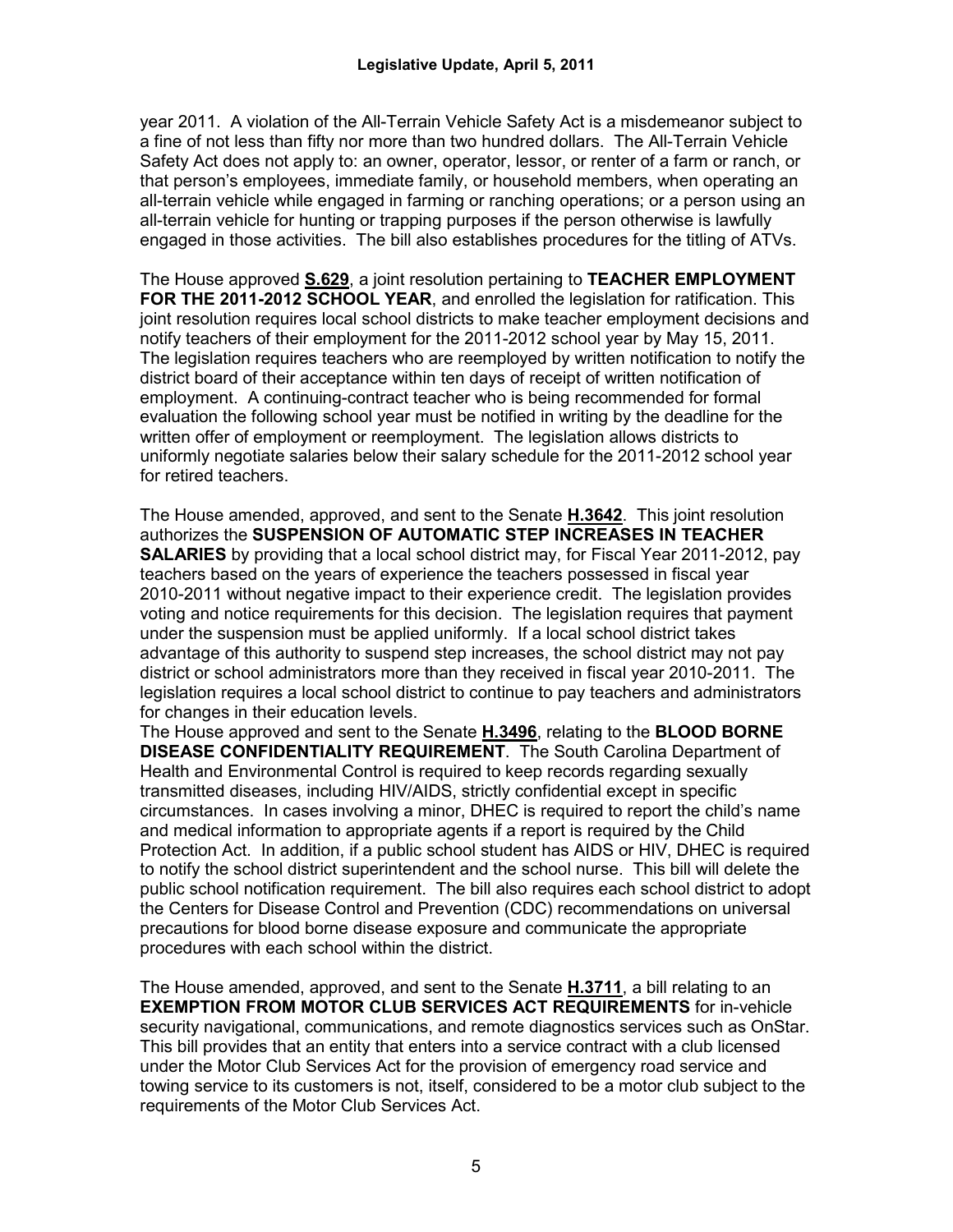The House approved **S.533** and enrolled the bill for ratification. This bill revises the requirements for the **SALES TAX EXEMPTION FOR FACILITIES RESEARCHING AND TESTING THE IMPACT OF NATURAL DISASTERS**, so as to provide that the qualifying investment of at least twenty million dollars may begin at any time period after December 31, 2008, and all or a portion may occur before the taxpayer notifies the Department of Revenue of its intention.

The House approved and enrolled for ratification **S.522**, a bill **UPDATING STATE INCOME TAX LAW'S REFERENCE TO THE FEDERAL INTERNAL REVENUE CODE** to include its most recent amendments.

The House amended, approved, and sent to the Senate **H.3643**, a joint resolution pertaining to **TEACHER EMPLOYMENT FOR THE 2011-2012 SCHOOL YEAR**. This joint resolution requires local school districts to make teacher employment decisions and notify teachers of their employment for the 2011-2012 school year by May 15, 2011. The legislation requires teachers who are reemployed by written notification to notify the district board of their acceptance within ten days of receipt of written notification of employment. A continuing-contract teacher who is being recommended for formal evaluation the following school year must be notified in writing by the deadline for the written offer of employment or reemployment. The legislation allows districts to uniformly negotiate salaries below their salary schedule for the 2011-2012 school year for retired teachers who are not participants in the Teacher and Employee Retention Incentive (TERI) Program.

The House amended, approved, and sent to the Senate **H.3748**, a bill providing for **DELAYED IMPLEMENTATION OF THE EDUCATION AND ECONOMIC DEVELOPMENT ACT**. The legislation extends the date by which the act must be implemented fully from July 1, 2011 to July 1, 2016.

The House approved and sent to the Senate **H.3957**. This bill authorizes the Richland-Lexington Airport Commission to apply to the federal Foreign-Trade Zones Board for the purpose of **EXPANDING THE MIDLANDS FOREIGN-TRADE ZONE** so that it includes not only Richland and Lexington Counties but also Aiken, Allendale, Bamberg, Barnwell, Calhoun, Clarendon, Edgefield, Fairfield, Kershaw, Lee, McCormick, Newberry, Saluda, and Sumter Counties.

The House approved and sent to the Senate **H.3947**. This bill revises the procedure for appointing the members selected by the Richland County Legislative Delegation to the **RICHLAND-LEXINGTON AIRPORT COMMISSION**.

# **HOUSE COMMITTEE ACTION**

**AGRICULTURE, NATURAL RESOURCES, AND ENVIRONMENTAL AFFAIRS**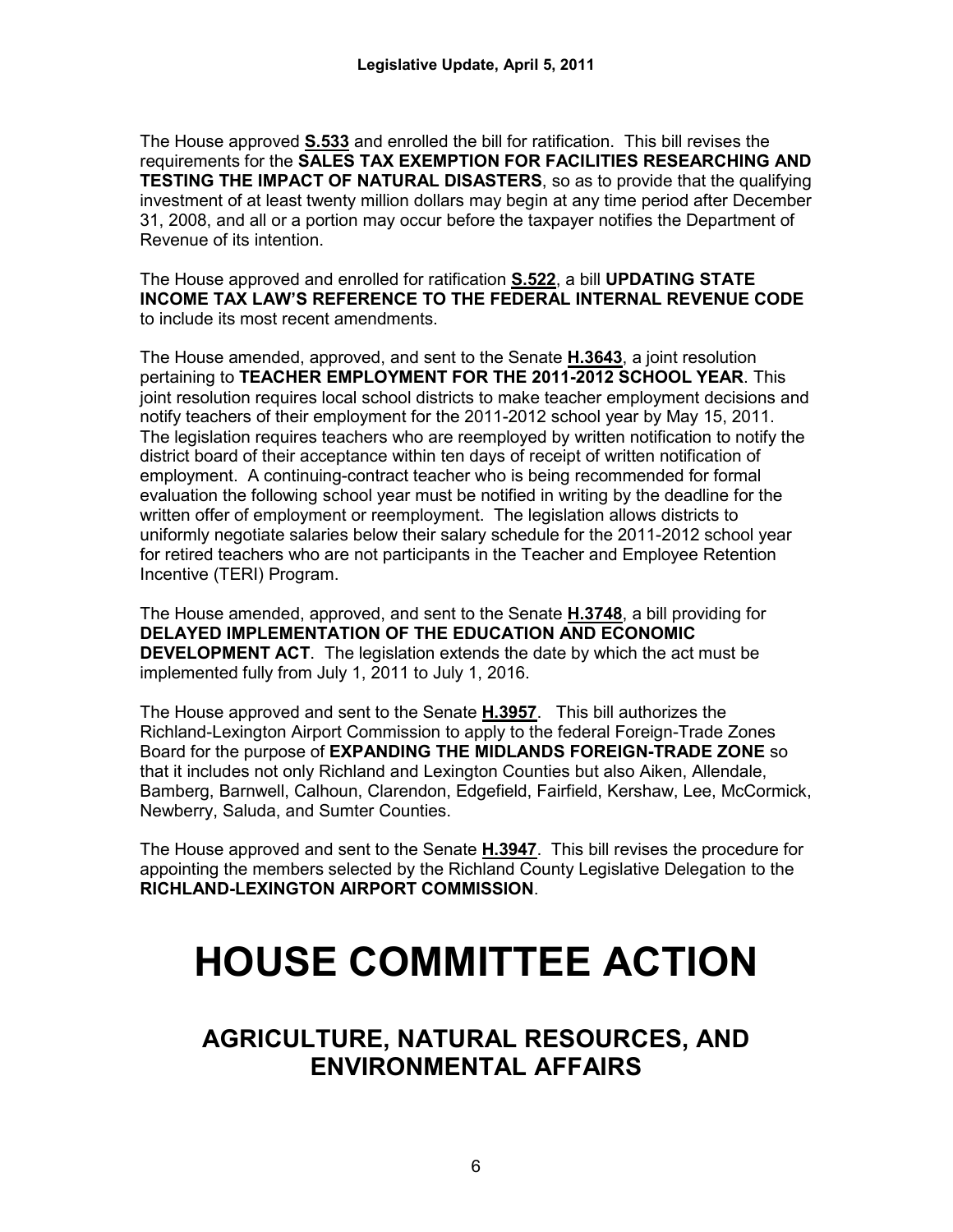The full committee did not meet this week.

# **EDUCATION AND PUBLIC WORKS**

The full Education and Public Works Committee met on Wednesday, March 30, and reported out several bills.

**H.3748** received a favorable with amendment report from the House Education and Public Works Committee. This legislation provides for **DELAYED IMPLEMENTATION OF THE EDUCATION AND ECONOMIC DEVELOPMENT ACT**; it extends the date by which the act must be implemented fully from July 1, 2011 to July 1, 2016.

The full committee gave a favorable with amendment recommendation to **H.3013**, which **ALLOWS A SCHOOL DISTRICT TO BE EXEMPT FROM CERTAIN STATUTES AND REGULATIONS**. This legislation provides a mechanism for a local school district to be exempt from statutes and regulations relating to the Education Accountability Act upon meeting certain conditions. The district must apply to the State Board of Education for exemption. The legislation specifies what the application must include and how the application must be made. The State Board of Education must adopt rules and promulgate regulations regarding application procedures. A local school district that receives an exemption must be evaluated by the State Board after three years to ensure that it continues to meet the needs of the students of the district. The legislation provides for suspension of the exemption upon certain conditions. Also, the legislation repeals two other code sections pertaining to exemptions. The legislation further provides that the facilities of any public or nonprofit private college, university, or technical college, which comply with applicable state, county, and local fire codes, may be used without modification for secondary school students in joint or cooperative programs, which include, but are not limited to, middle or early college programs and dual enrollment programs.

**S.38** received a favorable report. This bill revises the information that must be provided by an individual or business owner on applications for **VEHICLE TITLES**. The bill provides that the Department of Motor Vehicles will issue a title and registration only for vehicles that are physically located and primarily operated in this State. Additionally, the bill provides that vehicles purchased for operation in a foreign jurisdiction cannot be titled and registered in South Carolina.

The full committee gave a favorable with amendment recommendation to **H.3259**, which pertains to **OPERATING GOLF CARTS ALONG THE STATE'S HIGHWAYS**. The legislation provides that when a golf cart owner's residence is located within a gated community, the two-mile limit for operating the golf cart on a secondary highway or street must be measured from the community's entrances and not from the owner's residence. The legislation also includes provisions for the operation of a golf cart along a secondary highway or street on a sea island.

**H.3124**, an **OMNIBUS SPECIAL LICENSE PLATE BILL**, received a favorable with amendment report. This legislation provides for the issuance of the following license plates: 'Distinguished Service Medal' Special License Plate; 'Second Amendment' Special License Plate; 'Historic' automobile special motor vehicle license plate for use on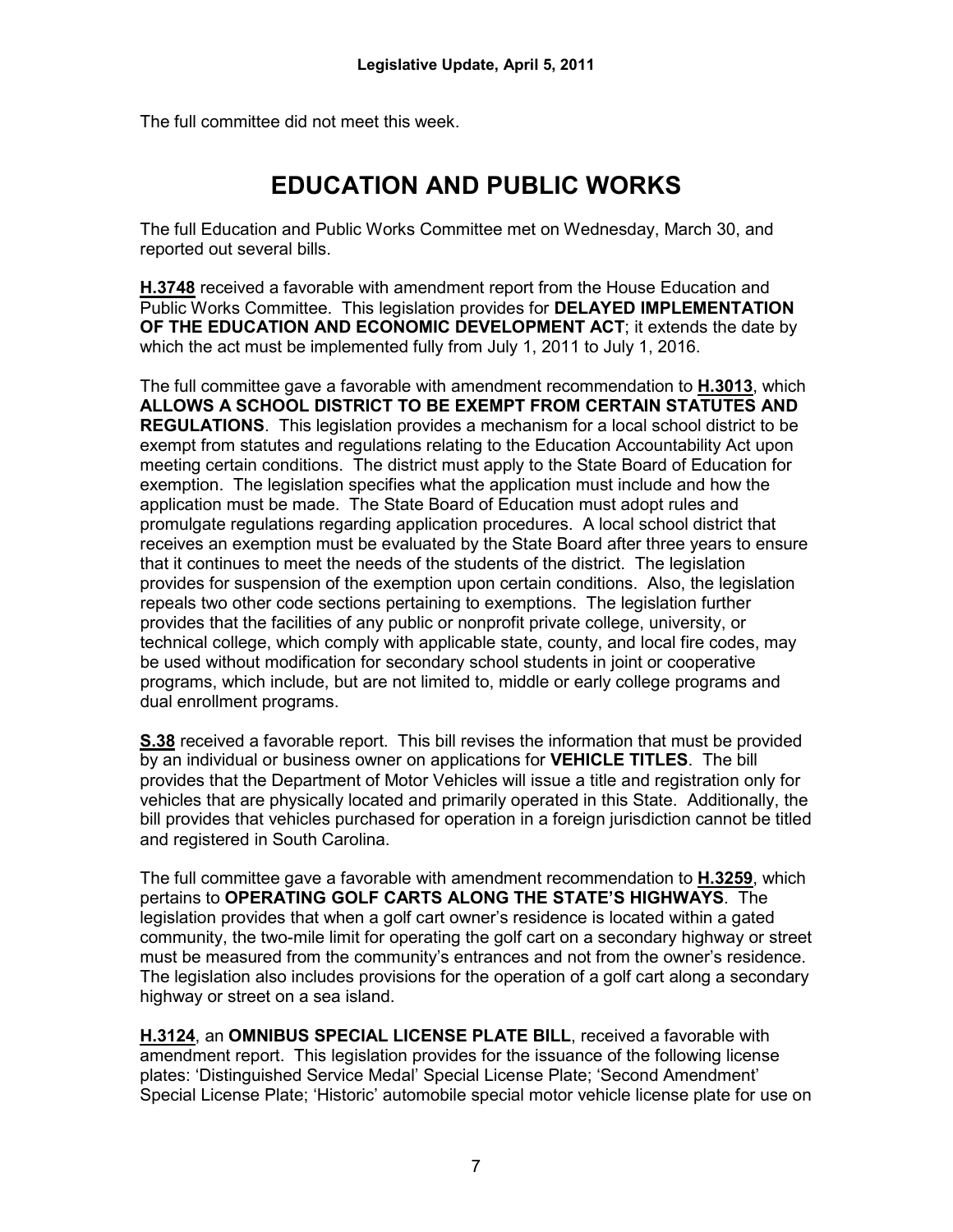a private passenger motor vehicle or a motorcycle that is 25 years or older; 'Distinguished Service Cross' Special License Plate; 'Department of the Navy' Special License Plate; 'Parents and Spouses of Active Duty Overseas Veterans' Special License Plates; 'State Flag' Special License Plates; 'South Carolina Highway Patrol-Retired' Special License Plates; 'Eagle Scouts of America' Special License Plates; 'I Support Libraries' Special License Plates; 'South Carolina Educator' Special License Plates; 'Coon Hunters' Special License Plates; 'Beach Music' Special License Plates; Citadel Alumni Association 'Big Red' Special License Plates; 'Largemouth Bass' Special License Plates; High School Special License Plates; 'South Carolina Wildlife Federation' Special License Plates; and University of South Carolina Gamecocks 2010 NCAA College World Series Baseball National Championship Special License Plate. The legislation allows a coroner to be issued two special license plates. The legislation allows frames for license plates. With regards to the existing Veteran's special license plate, this bill allows qualified persons to have the wheelchair symbol placed on this plate as well as allows qualified individuals to have the word 'disabled' placed on this plate. The bill allows for the issuance of a third Purple Heart License Plate upon payment of the regular registration fee and a special fee. The bill raises the fee requirements for special license plates to a non-profit. The bill also allows the Department of Motor Vehicles to set \$10 dollar special license plate fee if the sponsoring entity does not set fee.

The full Education and Public Works Committee gave a favorable with amendment recommendation to **H.3431**, which enacts **"JOHN'S LAW" PERTAINING TO PUBLIC RAILROAD CROSSINGS**. This legislation requires the Department of Transportation to publish on its website (1) a list of all public railroad crossings, and (2) the list of railroad crossings programmed for upgrades. Contingent upon the receipt of additional funds for the installation of public railroad signals and gates, the department is directed to increase the number of installations of railroad signals, crossing arms, or both utilizing all funds available for this type of work at dangerous railroad crossings throughout the State.

**H.3731**, providing for an **ADDITIONAL MEGALOAD IMPACT FEE FOR LOADS**, received a favorable report. This bill authorizes the Department of Transportation (DOT) to charge a new impact fee on the entire gross vehicle weight for transporting loads in excess of 500,000 pounds in this State. This Additional Megaload Impact Fee would be set at a rate of five cents per 1,000 pounds per mile traveled. The bill also includes technical amendments.

# **JUDICIARY**

The full Judiciary Committee did not meet this week.

# **LABOR, COMMERCE AND INDUSTRY**

The full committee did not meet this week.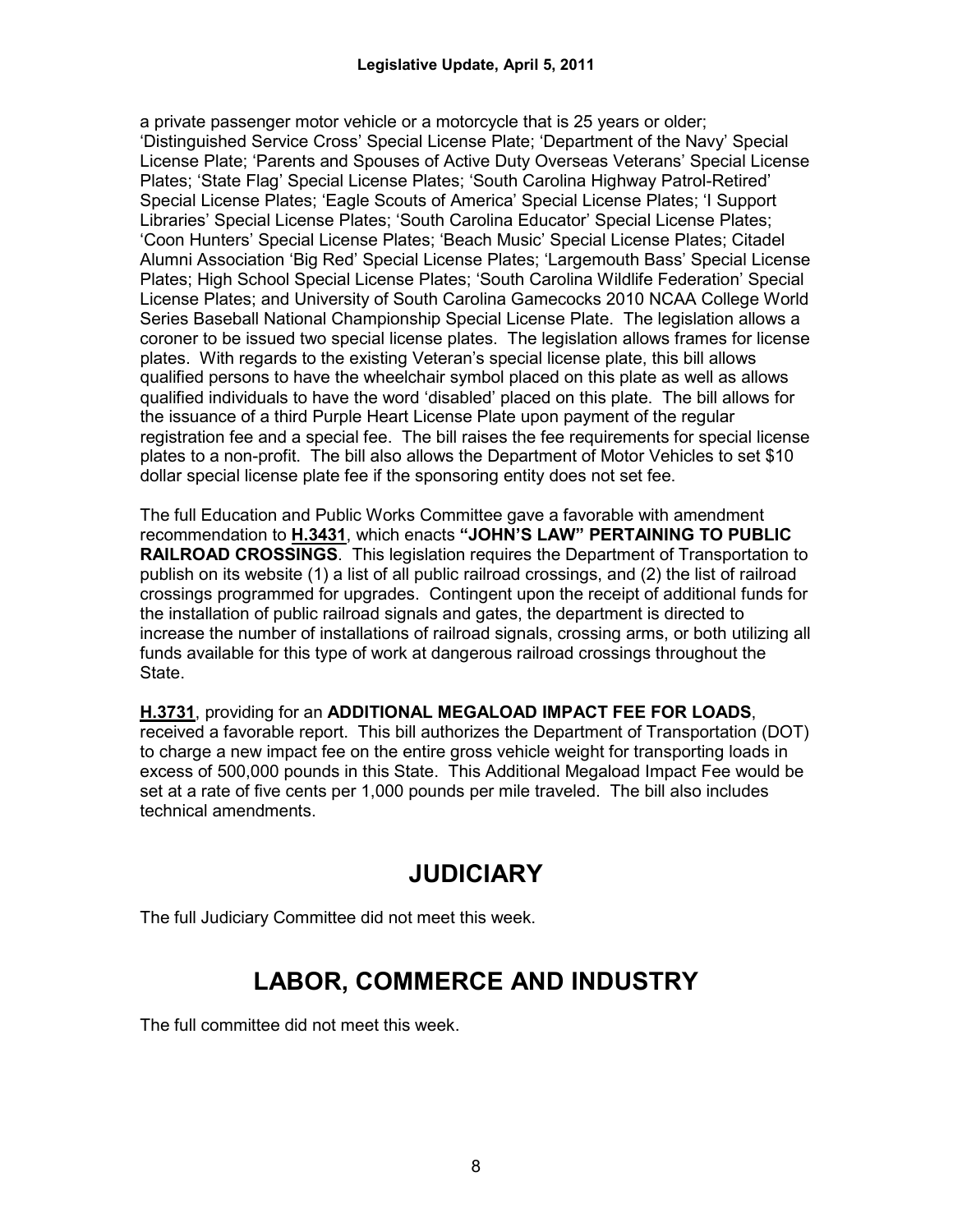# **MEDICAL, MILITARY, PUBLIC AND MUNICIPAL AFFAIRS**

The full committee did not meet this week.

# **WAYS AND MEANS**

The full committee did not meet this week.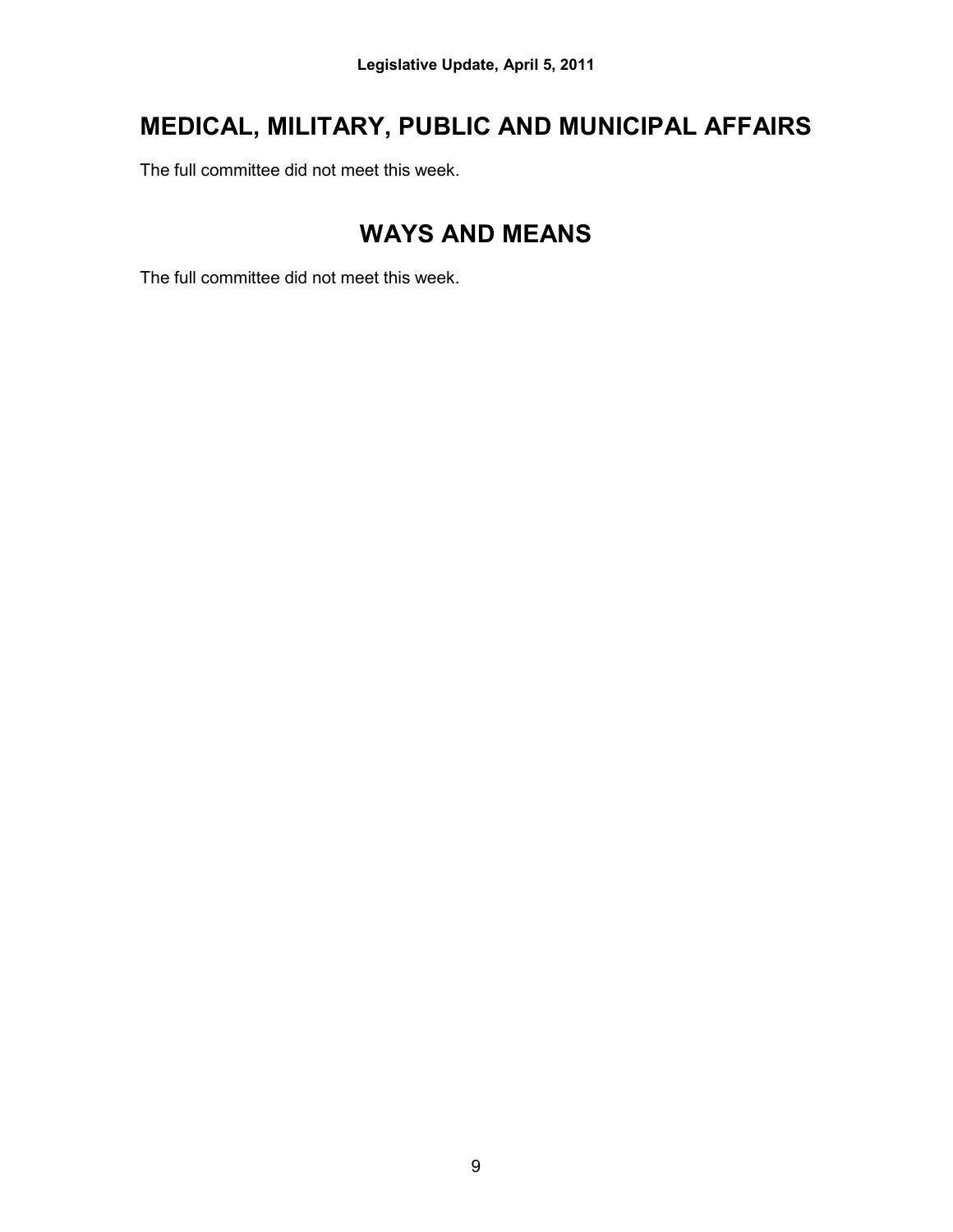# **BILLS INTRODUCED IN THE HOUSE THIS WEEK**

# **AGRICULTURE, NATURAL RESOURCES, AND ENVIRONMENTAL AFFAIRS**

#### **S.502** *WATERCRAFT AND OUTBOARD MOTORS TITLING REQUIREMENT*  **Sen. Davis**

This bill exempts sailboats, without motorized propulsion which are not more than fourteen feet in length, from the titling requirement.

## **S.512** *MIGRATORY WATERFOWL* **Sen. Grooms**

It is unlawful to hunt migratory waterfowl on Lake Moultrie within two hundred yards of a dwelling without written permission of the owner and occupant. Lake Moultrie means all waters impounded by the Pinopolis Dam, including the Diversion Canal and those waters of the Re-diversion Canal within the Santee Cooper project area.

# **S.520** *FISHING PIERS* **Sen. Cleary**

The legislation requires no permits for associated amenity structures constructed on fishing piers if local government has the responsibility for the planning and zoning to authorize construction of those amenity structures. Associated amenity structures, excluding restrooms, handicapped access features, and observation decks, may occupy no more than thirty-five percent of the total surface area of the fishing pier or be constructed at a location further seaward than one-half the length of the fishing pier as measured from the baseline.

## **S.636** *LIFETIME HUNTING AND FISHING LICENSE* **Sen. Land**

This bill adds that a nonresident may obtain a lifetime combination license which grants the same privileges as a statewide combination license from the Department of Natural Resources if the applicant was born in this state; holds title in fee simple real property in the state for at least five years prior to the application date and if an applicant has not been charged for natural resource violations which could result in the suspension of hunting or fishing privileges. The license is available for purchase from July 1, 2011, through September 30, 2011. The fee is seven hundred dollars.

# **H.4005** *REQUIREMENTS FOR RAW HONEY* **Rep. Corbin**

The legislation defines the term "honey" and provides labeling requirements. "Honey" means the raw food product produced by honeybees for human consumption. A container of honey packaged for sale must have a label made with ink and placed on the side of the container. The label shall include at least the name and address of the honey producer and the net weight of the product.

# **EDUCATION AND PUBLIC WORKS**

#### **S.686** *CLARIFY THE SCIENCE COURSE REQUIREMENT FOR RECEIVING A SOUTH CAROLINA HIGH SCHOOL DIPLOMA* **Senate Education Committee**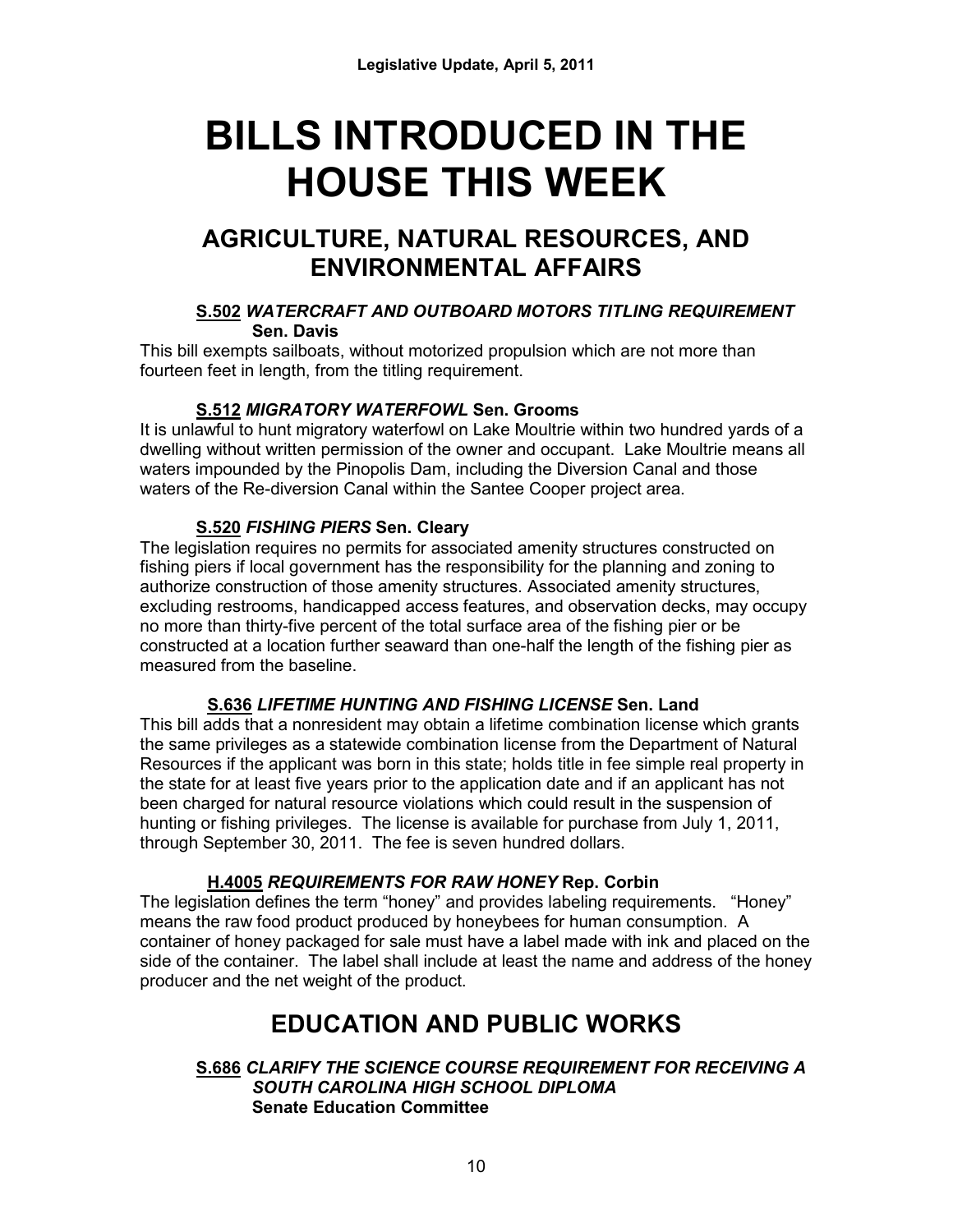This is a joint resolution to clarify the science course requirement for receiving a South Carolina High School Diploma. To provide clarity and certainty for high school students, for the graduation classes of 2011 and 2012, students who earn a unit of credit in either biology or physical science shall count that course credit as the required science course for graduation purposes.

#### **H.4022** *EXTENDING CERTAIN EXEMPTION PROVISIONS GRANTED TO CHARTER SCHOOLS TO TRADITIONAL PUBLIC SCHOOLS* **Rep. Allison**

Under this legislation, the exemption provisions provided in Section 59-40-50 that apply to charter schools also shall apply to traditional public schools of the local public school districts of this State, subject to the following exceptions: (1) a traditional public school may employ noncertified teachers in a ratio of up to ten percent of its entire teacher staff; (2) teachers who teach in core subject areas as defined by the federal Elementary and Secondary Education Act must be highly qualified, requiring a valid professional teaching certificate; (3) a traditional public school may not limit or deny admission or show preference in admission decisions to any group of individuals; and (4) a traditional public school must meet the student attendance requirements as provided in this title.

# **JUDICIARY**

#### **S.271** *PROPERTY EXEMPT FROM ATTACHMENT, LEVY, AND SALE* **Sen. Cleary**

Relating to property exempt from attachment, levy, and sale, this bill deletes the limitation on the exemption for individual retirement accounts that allowed the exemption only to the extent reasonably necessary for the support of the debtor or his dependents. The legislation provides that the interest of an individual under a retirement plan shall be exempt from creditor process to the same extent permitted in Section 522(d) under federal bankruptcy law and is an exception to Section 15-41-35. The exemption provided by this section shall be available whether such individual has an interest in the retirement plan as a participant, beneficiary, contingent annuitant, alternate payee, or otherwise.

#### **S.336** *UNIFORM TRAFFIC TICKETS AND ESTABLISHMENT OF THE SOUTH CAROLINA TRAFFIC CAMERA ENFORCEMENT COMMISSION*  **Sen. Grooms**

Among other things, this legislation provides that a uniform traffic ticket may only be issued for violating a local ordinance or the traffic laws relating to speeding and/or disregarding a traffic control device by a law enforcement officer incident to and contemporaneous with a traffic stop for the offense. A copy of the citation must be given directly to the offender by the law enforcement officer issuing the citation at the time of the traffic stop for the offense. The legislation prohibits a law enforcement agency from utilizing other means to send the operator or owner of a motor vehicle or motorcycle a uniform traffic citation alleging a violation of a local ordinance of the traffic laws relating to speeding and disregarding a traffic control device. The legislation places certain restrictions on the use of photographic evidence. The legislation also establishes the South Carolina Traffic Camera Enforcement Commission to conduct a comprehensive study concerning the use of traffic enforcement camera systems. The legislation outlines the powers and duties of the commission and provides for its membership. The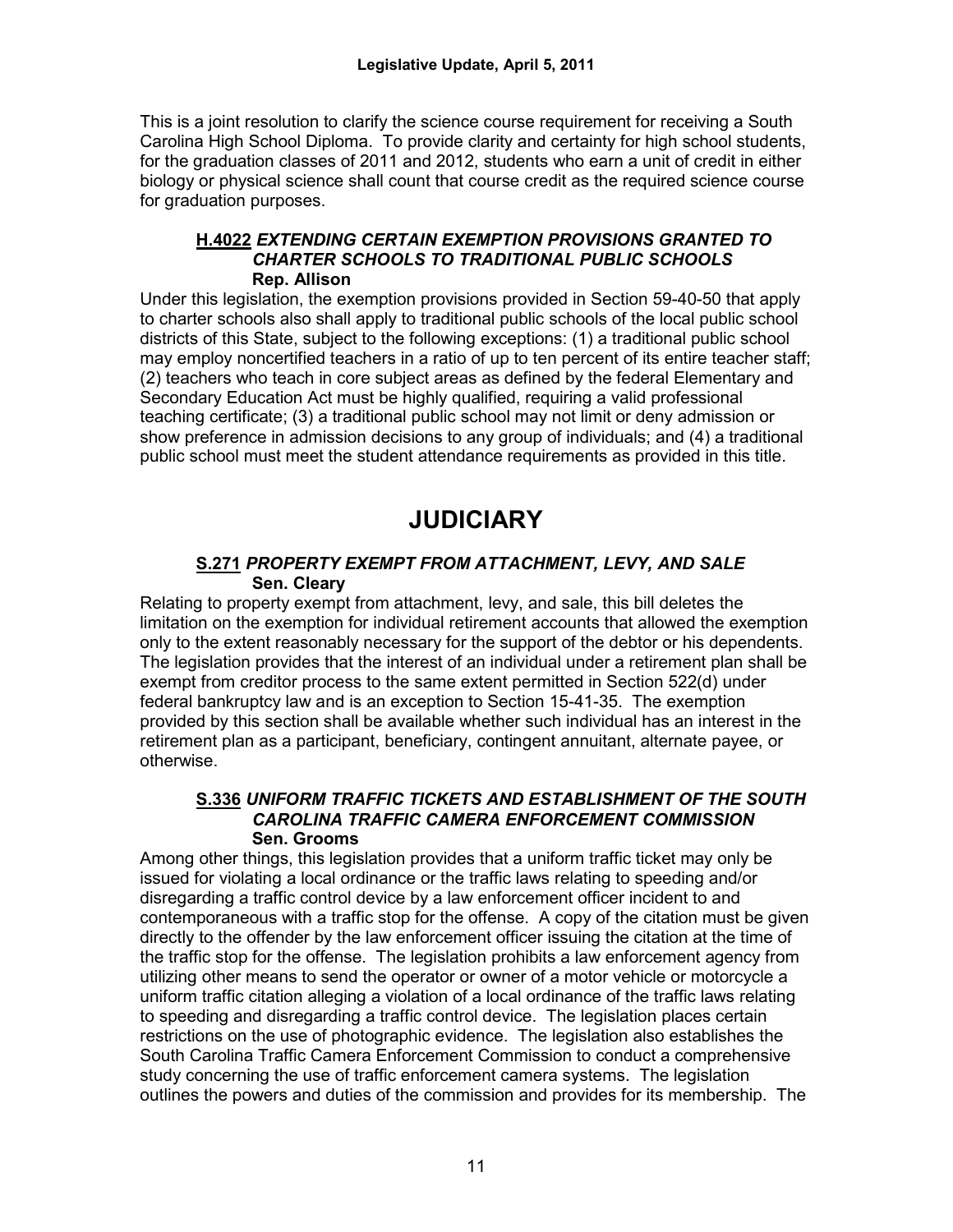committee must conclude its business and report its finding to the General Assembly on or before November 1, 2011. The members of the commission shall serve without compensation.

#### **H.3960** *PROHIBITING THE OFFICE OF GOVERNOR FROM EXPENDING PUBLIC FUNDS IN ORDER TO HIRE OR CONTRACT WITH A PERSON WHOSE ACTIVITIES INCLUDE LOBBYING THE GENERAL ASSEMBLY* **Rep. King**

Notwithstanding another provision of law, this legislation provides that it is unlawful for the Office of the Governor to expend public funds in order to hire or contract with a person whose activities include lobbying the General Assembly.

## **H.3961** *DOMICILE* **Rep. Clemmons**

Relating to the definition of domicile, this legislation provides factors to consider in determining a person's intention regarding his domicile. Relating to the Boards of Registration being the judges of the legal qualifications of all applicants for registration, this bill adds a reference to Section 7-1-25 and deletes certain criteria used when considering a challenge regarding the residence of an elector.

#### **H.3969** *CONSOLIDATION OF THE PROSECUTION COORDINATION COMMISSION WITH THE OFFICE OF THE ATTORNEY GENERAL*  **Rep. Quinn**

Among other things, this legislation makes the Prosecution Coordination Commission a division within the Office of the Attorney General. The legislation removes the former commission membership.

#### **H.3976** *PROHIBITION ON THE DEPARTMENT OF CORRECTIONS TRANSPORTING DISCHARGED INMATES TO A BUS STATION*  **Rep. Rutherford**

This bill prohibits the Department of Corrections from transporting an inmate to a bus station upon his discharge from a state prison.

## **H.3987** *CHILD SUPPORT ENFORCEMENT* **Rep. Nanney**

In all cases not being administered pursuant to Title IV-D of the Social Security Act by the Department of Social Services (DSS), this bill allows the clerk of court to attempt to locate individuals for the purpose of establishing, modifying, and enforcing child support obligations. Relating to entities required to provide information to DSS for the purpose of establishing, modifying, and enforcing child support obligations, this bill requires these entities to provide this information to clerks of court for the same purpose.

#### **H.3988** *MORTGAGES* **Rep. Clemmons**

This legislation provides that the commission of an act constituting the unauthorized practice of law in the course of or in conjunction with the negotiation, preparation, execution, or recording of a mortgage or mortgage modification shall not impair the validity or enforceability of the mortgage or mortgage modification, shall not impair the right of the mortgage holder to foreclose on or otherwise enforce a provision of the mortgage or modified mortgage, and shall not impair or restrict the right of a mortgagee to seek a legal or equitable remedy. Notwithstanding the limitation of remedies, nothing in this legislation is intended to or should be construed to alter, impair, or otherwise affect the power of the South Carolina Supreme Court to define and regulate the practice of law in this State.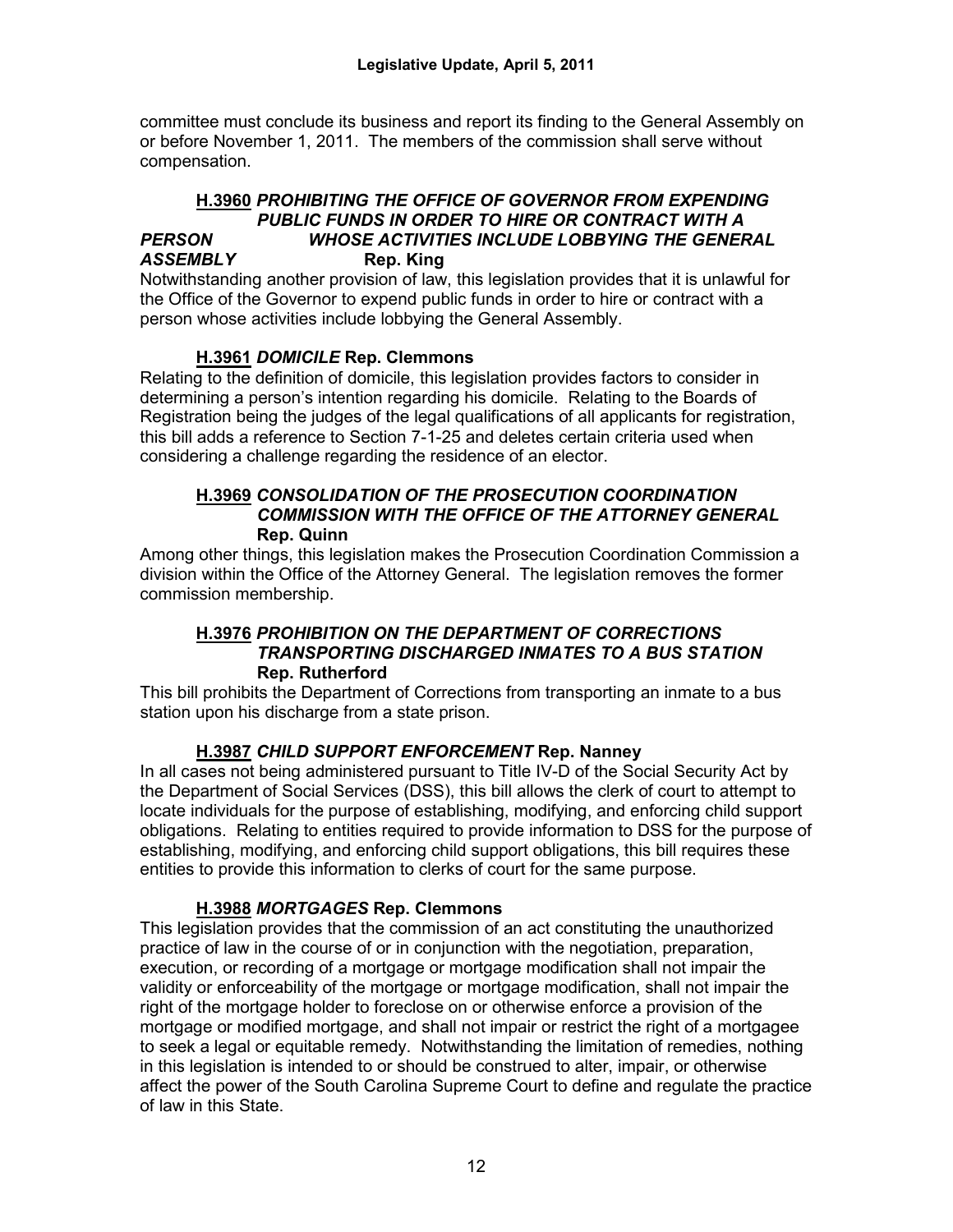**H.3991** *REDISTRICTING - HOUSE OF REPRESENTATIVES* **Rep. Harrell** This legislation adopts the United States Census of 2010 as official. This legislation provides for establishing election districts from which the members of the House of Representatives are elected beginning with the 2012 general election, and it repeals Section 2-1-45 relating to election districts from which members of the House of Representatives were formerly elected. The legislation designates the Speaker of the House of Representatives as the submitting authority to make the required submission of the House of Representatives reapportionment plan to the United States Department of Justice under the Voting Rights Act.

**H.3992** *REDISTRICTING - CONGRESSIONAL DISTRICTS* **Rep. Harrell** This legislation provides for establishing seven election districts from which the members of the congressional districts are elected beginning with the 2012 general election. The legislation repeals Section 7-19-40 relating to election districts from which members of the congressional districts were formerly elected. The legislation jointly designates the President Pro Tempore of the Senate and the Speaker of the House of Representatives as the appropriate officials of the submitting authority to make the required submission of the congressional reapportionment plan to the United States Department of Justice under the Voting Rights Act.

#### **H.4007** *ESTABLISHMENT OF THE SOUTH CAROLINA DEPARTMENT OF LAW ENFORCEMENT AND PUBLIC SAFETY* **Rep. Pitts**

This legislation establishes the South Carolina Department of Law Enforcement and Public Safety as an administrative agency of state government which is comprised of a Division of Public Safety and a State Law Enforcement Division. The director of the Department of Law Enforcement and Public Safety is appointed by the Governor, upon the advice and consent of the Senate. The functions, powers, duties, responsibilities, and authority statutorily exercised by these offices, sections, departments, or divisions of these state agencies as existing on the effective date of this act are transferred to and devolved on the department to include the Department of Public Safety, and the State Law Enforcement Division. All rules, regulations, standards, orders, or other actions of these entities shall remain in effect unless specifically changed or voided by the department in accordance with the Administrative Procedures Act, or otherwise provided.

## **H.4008** *HOSPITALS* **Rep. Harrison**

This legislation provides that there is no monetary liability, and no cause of action is created, by a hospital undertaking or performing certain acts if not done with malice. The legislation further provides that certain hospital proceedings and data, documents, records, and information resulting from these proceedings are confidential and not subject to discovery or subpoena and may not be used as evidence in a civil action unless the hospital has waived confidentiality or the data, documents, records, or information are otherwise available and subject to discovery. The legislation provides that the outcome of a practitioner's application for hospital staff membership or clinical privileges is not confidential but that the application and supporting documents are confidential. The legislation provides that disclosure of certain information by a hospital through reports to the Department of Health and Environmental Control, the joint commission, or the Board of Medical Examiners is not a waiver of any privilege or confidentiality. An affected person may file an action to assert a claim of confidentiality and to enjoin the hospital, the joint commission, or the Board of Medical Examiners from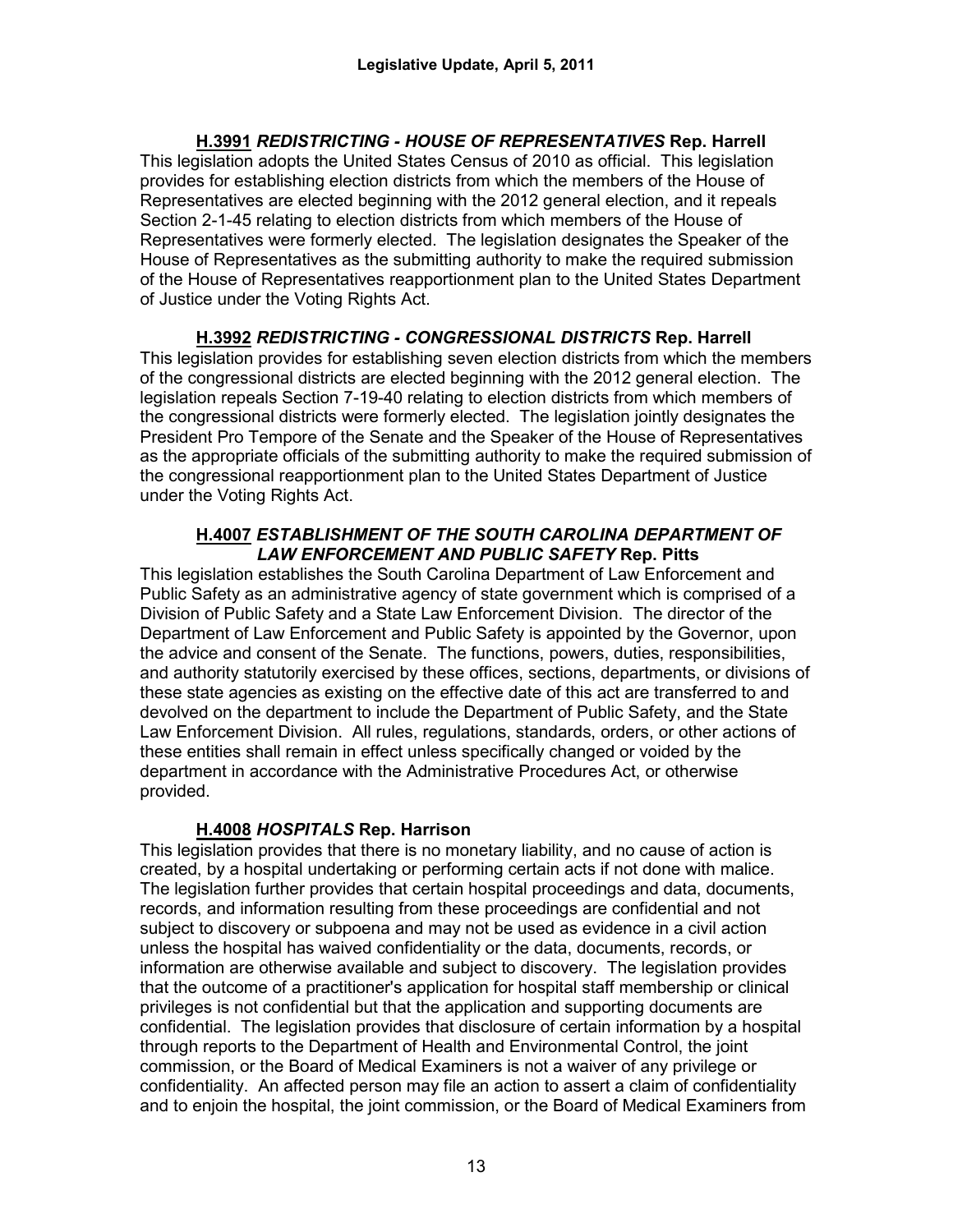releasing such information, and if the court finds that the person acted unreasonably in asserting this claim, the court shall assess attorney's fees against that person. If in a judicial proceeding the court finds documents, over which the hospital asserted a claim of confidentiality, are not subject to confidentiality and that the hospital acted unreasonably in asserting this claim, the court shall assess attorney's fees against the hospital for costs incurred by the requesting party to obtain the documents. Relating to the exemption from tort liability for members of certain professional committees, this legislation deletes from the exemption an appointed member of a committee of a medical staff of a hospital if the staff operates pursuant to written bylaws approved by the governing board of the hospital.

#### **H.4012** *REPORTING REQUIREMENTS OF DIRECTORS OF WATERSHED CONSERVATION DISTRICTS* **Rep. Gambrell**

Under this legislation, the reporting requirements relating to the disclosure of economic interests and campaign practices, contributions, and expenditures do not apply to Directors of Watershed Conservation Districts.

#### **H.4014** *LIMITATION ON LIABILITY FOR CERTAIN VOLUNTEER DRIVERS TRANSPORTING SENIORS OR PERSONS WITH DISABILITIES*  **Rep. Long**

This legislation provides that a licensed driver operating an insured vehicle to transport seniors or persons with disabilities who renders service voluntarily and without compensation or the expectation or promise of compensation, is not liable in a civil action for damages beyond the limits of his automobile insurance liability coverage, if the driver's coverage meets the minimum liability requirements for South Carolina, for an act or omission resulting from the rendering of the services unless the act or omission was the result of the licensed driver's gross negligence or willful misconduct.

#### **H.4015** *JOINT CUSTODY OF MINOR CHILDREN FOR PURPOSES OF SEPARATION AND DIVORCE* **Rep. Long**

This legislation defines joint custody of minor children for purposes of separation and divorce. Joint custody is a custodial arrangement where both the mother and the father equally share the legal custody and physical custody of a minor child such that each parent begins with equal care-giving time with the minor child in any manner or fashion determined to meet the child's needs and best interests. Even if one parent in a joint custody arrangement is designated as primary caregiver and the other parent is designated as secondary caregiver, each parent has equal weight and voice concerning the minor child that must be considered by the other parent before making major decisions regarding the minor child's educational, extracurricular, athletic, medical, spiritual, and emotional wellbeing. Visitation is not involved in joint custody.

#### **H.4021** *CERTAIN SCHOOL DISTRICT EMPLOYEES ENTITLED TO COUNSEL IN PROCEEDINGS RELATED TO A FORMAL GRIEVANCE ALLEGED AGAINST THE EMPLOYEE* **Rep. Allison**

#### This legislation provides that an employee of a school district paid an annual salary according to the statewide minimum salary schedule may choose to be accompanied by counsel and represented by them in any meeting, hearing, or appeal related to a formal grievance alleged against the employee.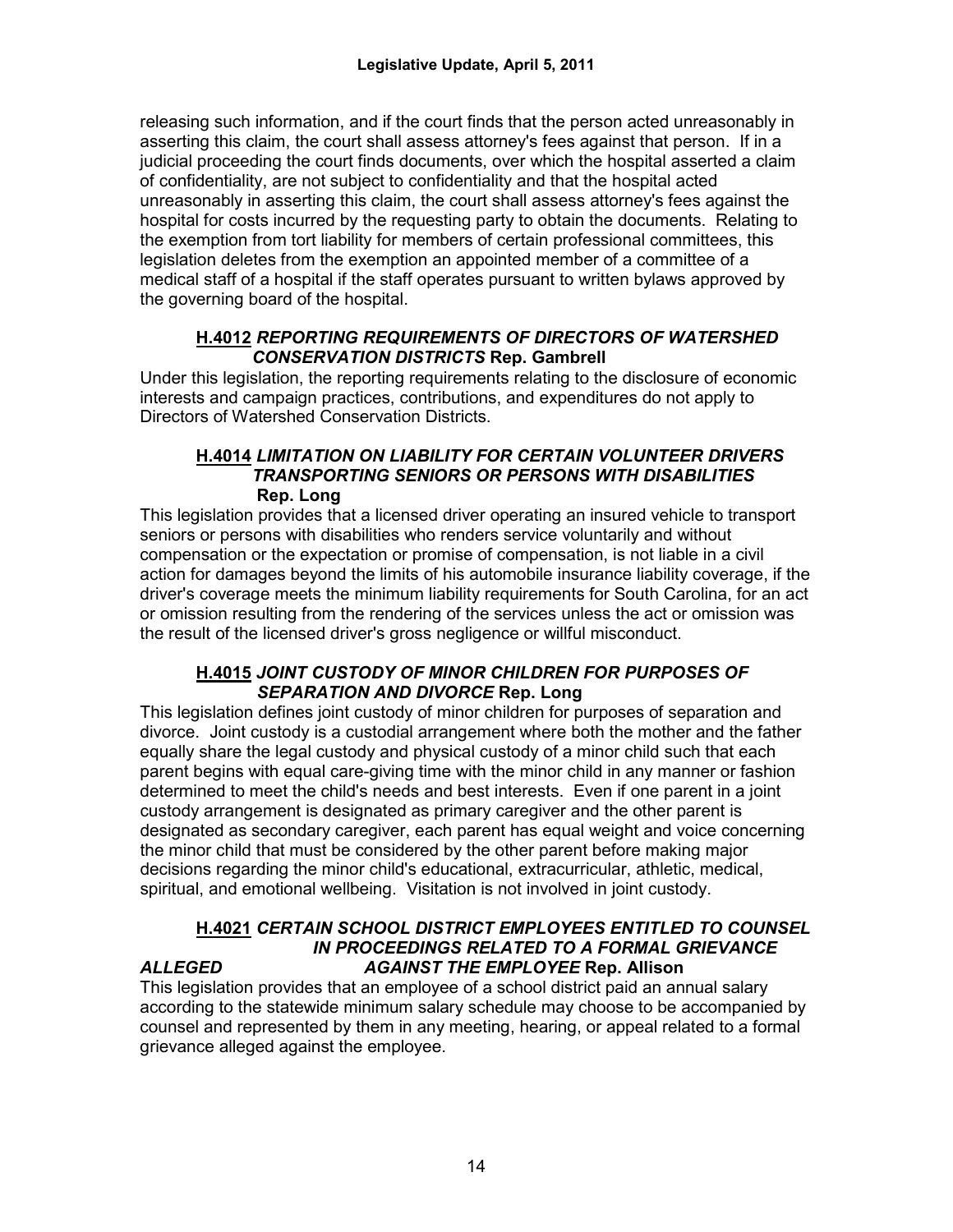# **LABOR, COMMERCE AND INDUSTRY**

# **S.295** *SOUTH CAROLINA SUMMER CAMP STUDY COMMITTEE* **Sen. Hutto**

This joint resolution establishes a South Carolina Summer Camp Study Committee to study the summer camps in the State and to recommend legislation, if appropriate, related to the licensing and regulation of summer camps. The study committee must provide a written public report detailing its findings and recommendations to the Governor, the President Pro Tempore of the Senate, and the Speaker of the House of Representatives by January 31, 2012, at which time the study committee must be dissolved.

## **S.431** *LIABILITY INSURANCE COVERING CONSTRUCTION PROFESSIONALS*

## **Sen. McConnell**

This bill provides that a liability insurance policy issued by an insurer and covering a construction professional in this state must be broadly construed in favor of coverage. The legislation provides that work of a construction professional resulting in property damage in certain circumstances constitutes an occurrence as commonly defined in liability insurance and is not the intended or expected consequence of the work of the construction professional.

# **H.3962** *ELECTRICAL UTILITIES REQUIRED TO BURY POWER LINES WITHIN*

# *MUNICIPALITIES* **Rep. Hart**

This bill requires an electrical utility operating in this state to bury all of its new electrical power transmission lines installed within the boundaries of a municipality in this state after January 2, 2012, and to bury all of its existing electrical power transmission lines located within the boundaries of a municipality according to a graduated schedule before January 1, 2020.

#### **H.4006** *AUCTIONEERS NOT TO BE CONSIDERED MOTOR VEHICLE DEALERS* **Rep. White**

This bill revises the definition of the term "dealer" or "motor vehicle dealer" under the provisions for the regulation of motor vehicle manufacturers, distributors, and dealers so as to exclude from the definition those who auction motor vehicles for companies or estates.

# **H.4009** *JOINT REGIONAL WATER ASSOCIATION MEMBERS* **Rep. Bowen**

This bill provides that each entity, including political subdivisions, in a county providing water service which is part of a joint regional water association and obtains its water, in whole or in part, from a regional producing center shall have a special water board to perform the function of establishing water rates for the entity based on certain factors. The legislation provides for the membership of the board and other functions it shall perform.

#### **H.4013** *GOVERNING BODY OF A PUBLIC SERVICE DISTRICT PROVIDING WATER AND SEWER SERVICES THAT WAS CONVERTED FROM A NONPROFIT CORPORATION* **Rep. Cooper**

This bill revises procedures, including election procedures, for the method of selecting members of the governing body of a public service district providing water and sewer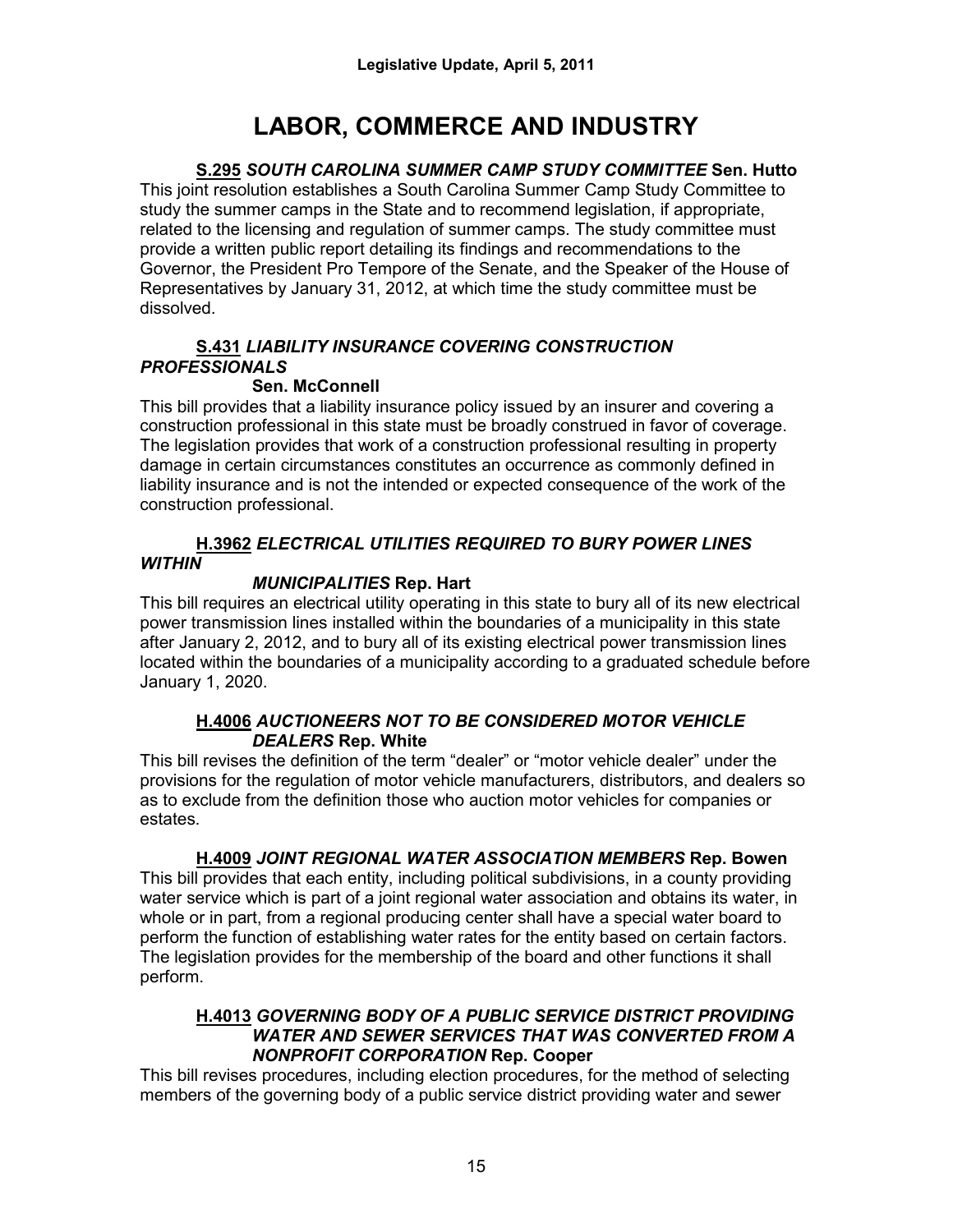services that was converted from a nonprofit corporation, so as to provide that, beginning with the 2012 election, all members of the governing body of a district must be elected in nonpartisan elections conducted at the same time as the general election. The legislation includes other provisions pertaining to the election of these members.

# **MEDICAL, MILITARY, PUBLIC AND MUNICIPAL AFFAIRS**

## **S.232** *HEALTH CARE FACILITY* **Sen. Cleary**

The bill includes narcotic treatment programs in the definition of Health Care Facility.

## **S.241** *SOUTH CAROLINA DYSLEXIA TASK FORCE* **Sen. Rose**

This bill establishes the South Carolina Dyslexia Task Force to study and evaluate practices for diagnosing, treating, and educating children with dyslexia and to examine how current statutes and regulations affect these students. The task force shall consist of the State Superintendent of Education; five persons appointed by the Governor; three persons appointed by the Speaker of the House and three persons appointed by the President Pro Tempore of the Senate. The findings and recommendations of the task force shall be reported to the Governor and the General Assembly no later than twelve months after the initial meeting.

### **S.445** *CONFIDENTIALITY OF SEXUALLY TRANSMITTED DISEASE RECORDS* **Sen. Hutto**

This bill deletes the provision requiring the Department of Health and Environmental Control to notify the school district superintendent and school nurse if a minor is attending a school in the district and has Acquired Immunodeficiency Syndrome or is infected with the Human Immunodeficiency Virus. The bill also adds that by January 1, 2012, each school district shall adopt the Centers for Disease Control and Prevention (CDC) recommendations on universal precautions for blood borne disease exposure and shall communicate written notice of these procedures to each school within the district.

## **S.568** *TESTING OF CERTAIN OFFENDERS FOR HEPATITIS B AND HUMAN IMMUNODEFICIENCY VIRUS (HIV)* **Sen. L. Martin**

The bill further clarifies offenders who must be tested and the time frame that testing must be conducted. It also provides for follow-up testing for HIV when medically appropriate.

#### **S.590** *GEROPSYCHIATRIC DISTRICT PART UNIT PILOT PROJECT*  **Sen. McGill**

This joint resolution establishes a pilot project to assess the provision of care for a defined population of patients at least sixty-five years old and in need of psychiatric crisis stabilization services. The pilot project shall be conducted at two Critical Access Hospitals (CAHs) in the State and must be coordinated between the South Carolina Department of Health and Environmental Control (DHEC) and the South Carolina Department of Mental Health. To the extent practicable, the CAHs must be located in different regions of the State with differing racial and socioeconomic demographics. A CAH desiring to participate in this pilot project shall apply to DHEC by July 1, 2012.

#### **H.3989** *"STATE CERTIFICATION OF NEED AND HEALTH FACILITY LICENSURE ACT"* **Rep. Govan**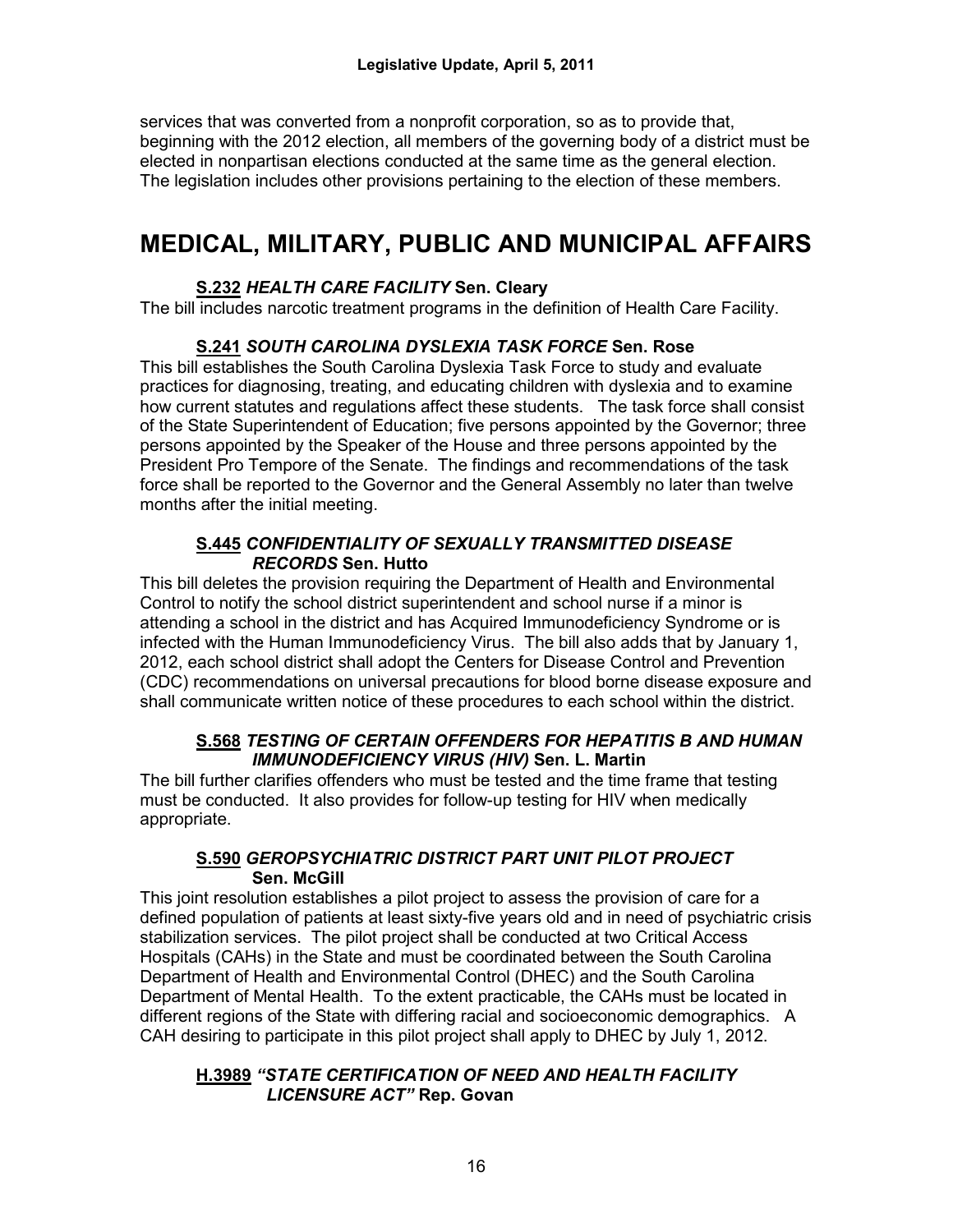The bill addresses the definition of "mentally retarded" under this Act. It replaces "mentally retarded" with "persons with intellectual disability".

#### **H.3994** *PUBLIC SWIMMING POOLS* **Rep. Stavrinakis**

Public swimming pools operated by the state, or a political subdivision of the state, must have one lifeguard for every forty swimmers and if there are more than forty swimmers, there must be one lifeguard for every twenty, with more to be added if needed.

# **WAYS AND MEANS**

#### **S.36** *SALES TAX EXEMPTION FOR DURABLE MEDICAL EQUIPMENT AND SUPPLIES* **Sen. McConnell**

This bill revises the sales tax exemption for durable medical equipment and supplies by eliminating the provision that gradually reduces the sales tax rate contingent upon sufficient general fund revenue growth, and establishing, instead, a schedule that gradually reduces the five and one-half percent sales tax rate on durable medical equipment until a full exemption is implemented effective January 1, 2013.

**S.172** *ONLINE POSTING OF STATE GOVERNMENT FINANCES* **Sen. Rose** This bill requires all agencies, departments, and institutions of state government to be responsible for providing on its Internet website a link to the any other Internet website that posts its monthly state procurement card statements or reports. The legislation requires each public institution of higher learning to maintain a transaction register that includes a complete record of all funds expended, from whatever source for whatever purpose. The register must be prominently posted on the institution's Internet website and made available for public viewing and downloading.

## **S.523** *JOINT COUNTY FIRE DISTRICT BONDING AUTHORITY* **Sen. Leatherman**

This bill authorizes joint county fire districts to issue general obligation bonds.

## **H.3986** *RETENTION OF SCHOOL FACILITIES FUNDS* **Rep. Hayes**

This joint resolution provides that a school district that has received school facilities funds pursuant to Section 59-21-430 that are set to lapse on or before June 30, 2011, may retain those funds and use them for the same purposes until June 30, 2012.

## **H.3993** *"SOUTH CAROLINA FAIR TAX ACT"* **Rep. Taylor**

This bill enacts the "South Carolina Fair Tax Act" in order to: raise revenue needed by the state government; tax all non federal government consumption of goods and services in this State without exception, a single time; prevent double, multiple, or cascading taxation; simplify the tax law and reduce administrative costs and costs of compliance; and, provide for the administration of the tax law in a manner that respects privacy, due process, individual rights when interacting with the government, the presumption of innocence in criminal proceedings, and the presumption of lawful behavior in civil proceedings.